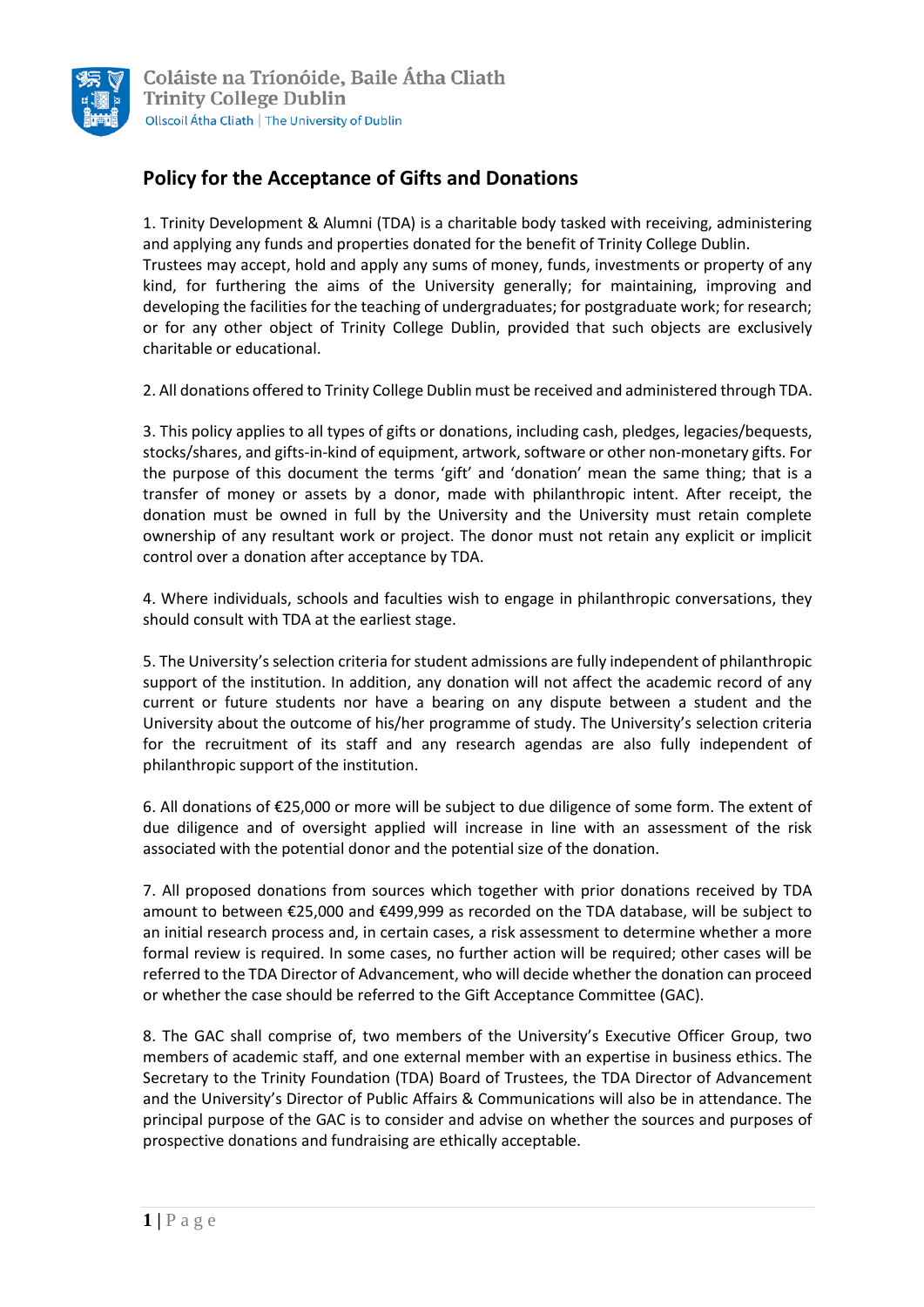9. The engagement of any prospective donor with a gift capacity of €500,000 or more and the acceptance of gifts or donations to the value of €500,000 or more or where the current gift will bring the total value of gifts received from that donor to €500,000 or more, shall be subject to approval by the GAC.

10. The purpose of the GAC is to safeguard the University's reputation by reviewing gifts in light of the criteria set out below; the committee will not set unreasonably high standards for donors and will make decisions cognizant of the significant benefit the University accrues from philanthropy. The GAC will take account of the wider University policy framework and ensure that its decisions are aligned with the University's Ethics Policy. Its members will be guided by the University's Vision, Mission and Values as set out in the Strategic Plan, and in particular by the following criteria in deciding whether or not to accept a gift:

- i. TDA will not engage with potential donors nor accept gifts that require action that is illegal or where there is any reason to suspect that the proposed gift may be from a source that arises in whole or in part from an illegal activity.
- ii. TDA will not accept a gift where there is an expectation of personal advancement or influence. In particular, TDA will not entertain any pressure to link a gift with any student or staff application to the University, degree results, or any act that constrains academic freedom.
- iii. TDA will not enter into a relationship with potential donors nor accept gifts that may seriously damage the reputation of Trinity College Dublin or harm its relationship with other key stakeholders or where acceptance is likely to deter a significant number of supporters from future support.
- iv. TDA will only accept gifts that fit with the University's strategic mission and values, and that do not cost more than the benefit derived from the gift.
- v. TDA will not usually accept anonymous donations. TDA will, however, respect a donor's wish for privacy should they wish their details not to be published.
- vi. TDA will not accept gifts where a donor's reputation has been compromised to the extent that an association with the donor would not be consistent with the mission and values of the University.

11. If any potential donor or gift should give rise to concern in light of these principles then they should be referred to the GAC for consideration, regardless of the amount of the donation.

12. For oversight purposes the GAC will also receive a summary table of all donations signed off by the Director of Advancement.

13. Where the donor has previously been approved, there will be an assumption that any subsequent funding will also be approved unless:

- a) the proposed funding will reach the threshold requiring due diligence; or
- b) in the interim there has been a change in circumstance that might affect the University's decision as to whether to accept the subsequent funding.

14. Where gifts are received from a Foundation or other charitable entity, TDA will take all reasonable steps to ensure that the funding sources for that charity are consistent with this Policy for the Acceptance of Gifts and Donations. Where charities send audited accounts to, and have full and current approved status with, a recognised national regulatory body for charities, further due diligence on the sources of funding of those charities will not typically be undertaken, unless there are reasons to believe that reputational risk may be involved. Those reasons may include,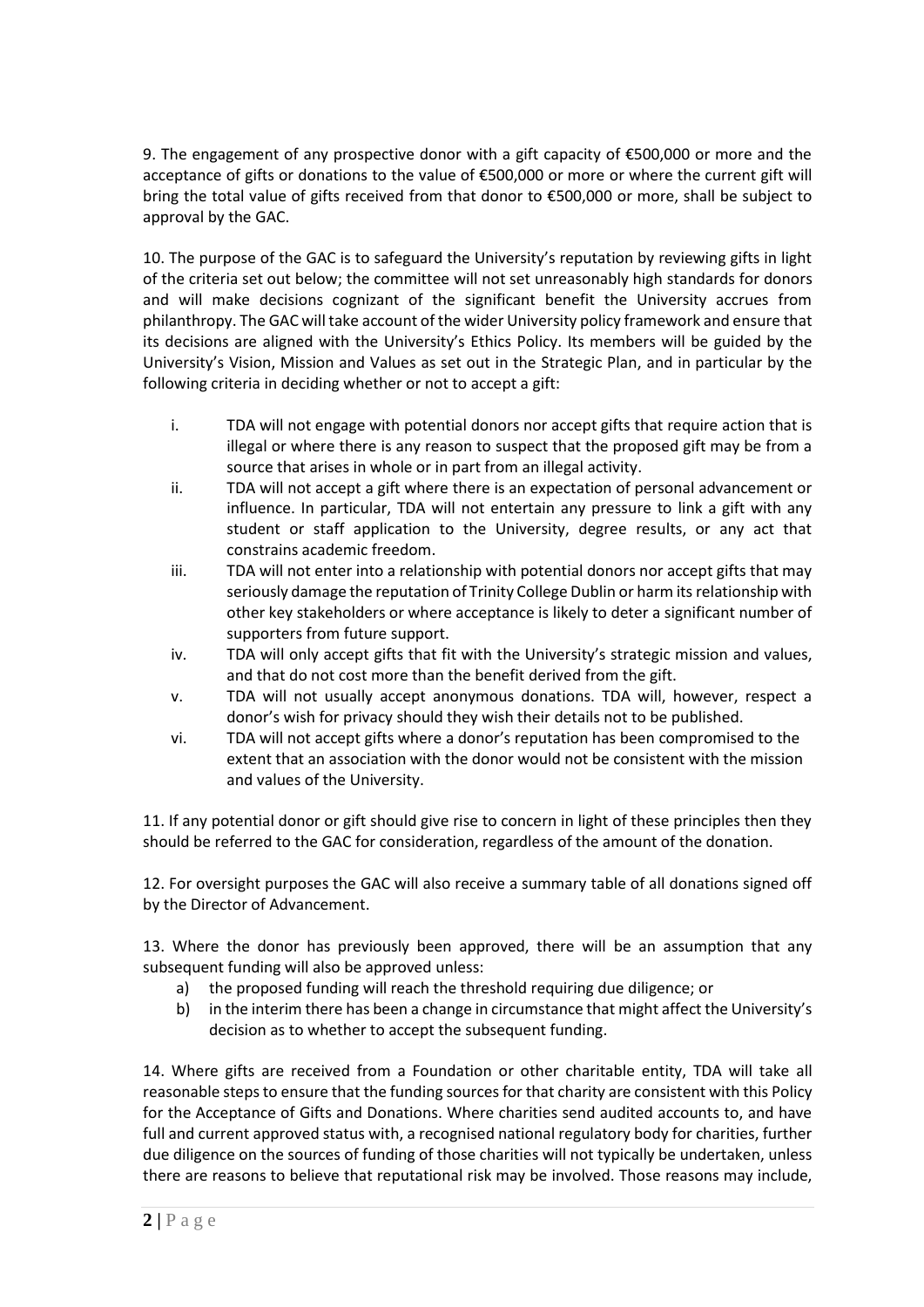for example, any current or recent investigation into the activities of the charity by the relevant regulatory body.

### **Procedure if donation requires withdrawal**

15. In recognition of the need to be aware of existing as well as proposed donations, withdrawal of an existing donation may be required in exceptional circumstances.

16. If there is concern over the ethical implications of an existing donation, regardless of the value of the donation, University staff are requested to notify the TDA Director of Advancement who will be responsible for bringing the matter to the GAC if appropriate.

17. In this scenario a full due diligence review will be undertaken and presented to the GAC who will then submit a recommended course of action to the University's Executive Officer Group.

## **Gift Acceptance Procedure**

18. Written records must be kept for all donations to TDA. At a minimum this must include the donor's name, their contact details, the amount and date of the gift and the specific allocation of the gift if there is one. All gifts above €10,000 must have a signed Gift Agreement, detailing the above.

19. Gift Agreements must be co-signed by someone other than the member of staff who has secured the gift:

- Gifts under €100,000 signed by the TDA Director of Campaigns;

- Gifts greater than €100,000 signed by the TDA Director of Advancement.

20. The TDA Director of Advancement will ensure that the Provost is appraised of all gifts received in excess of €500,000.

21. If the gift is from a Foundation or other charitable entity then their standard award letter will suffice as a Gift Agreement.

#### **Financial Accountability**

22. TDA's financial affairs will be conducted in a responsible manner, consistent with the ethical obligations of stewardship and the legal requirement of national regulators.

23. All donations will be used to support Trinity College Dublin.

24. All restricted donations will be used as agreed with the donor. If necessary due to programme or organisational changes, alternatives will be discussed where possible with the donor or the donor's legal designate(s). If the donor is deceased or legally incompetent, and the University is unable to contact a legal designate, the donation will be used in a manner that is as consistent as possible with the donor's original intent.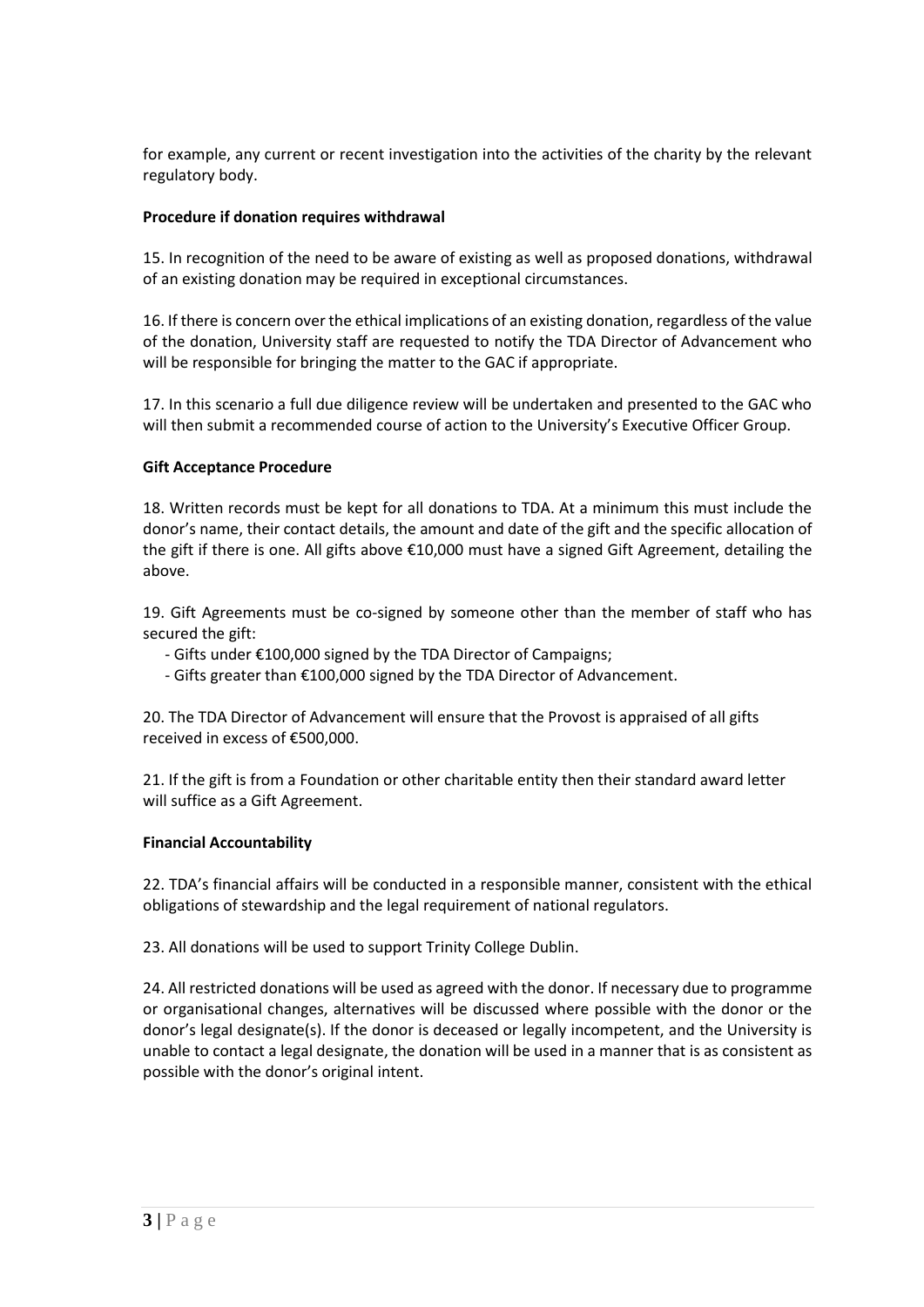

## **Gift Acceptance Process**

#### **Procedure by Level of Donation**

| Level of (potential) donation | <b>Procedure</b>                  | <b>Outcome</b>                      | <b>Risk Template</b>       |
|-------------------------------|-----------------------------------|-------------------------------------|----------------------------|
| Level 1                       | Newspaper database and            | No risk $-$ no further action       | Not required               |
| €25,000 - €99,999             | internet search on key words*     |                                     |                            |
|                               | to identify potential             | Potential risk - complete risk      | Complete and submit to TDA |
|                               | reputational risk                 | scoring and refer to Director of    | Director of Advancement    |
|                               |                                   | Advancement                         |                            |
| Level 2                       | Full due diligence process + risk | If risk is $0$ – confirm and        | Complete                   |
| €100,000 - €499,999           | scoring                           | approve                             | Complete and submit to TDA |
|                               |                                   | If risk is 1 – refer to Director of | Director of Advancement    |
|                               |                                   | Advancement                         |                            |
|                               |                                   | If risk is $2 -$ Refer to GAC       |                            |
| Level 3                       | Full due diligence process + risk | Refer to GAC                        | Complete and submit to GAC |
| €500,000 plus                 | scoring and review by GAC         |                                     |                            |
|                               |                                   |                                     |                            |
|                               |                                   |                                     |                            |

\* search words to include: allegation, accusation, bankruptcy, bribe, controversy, corruption, court, crime, donation(s), dissolved, equality, fraud, human rights, (il)legal, investigat(e/ion), prosecut(e/ion), protest, (un)ethical, sanction, scandal, terrorism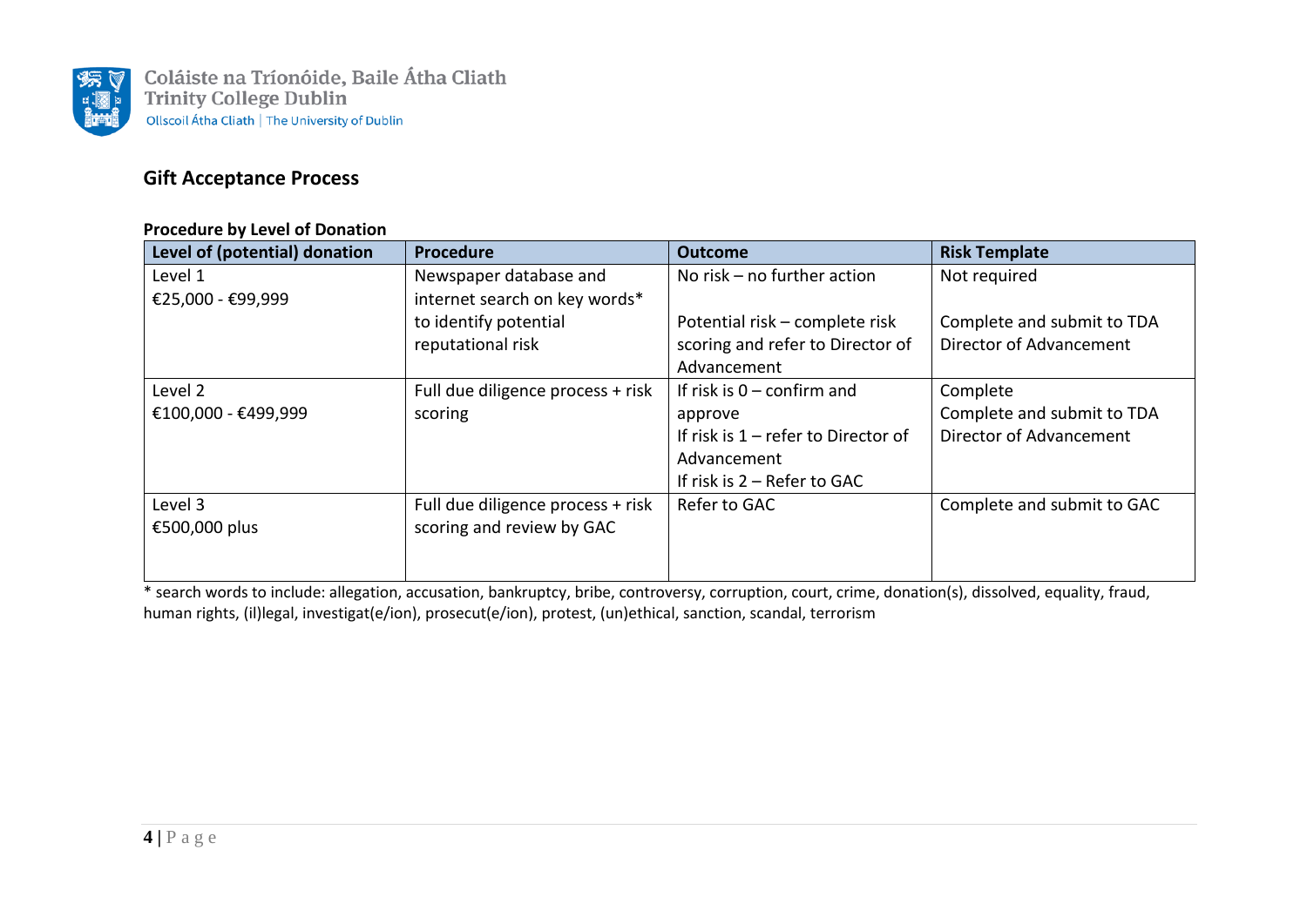# **Risk Assessment Scoring**

| <b>Risk Rating</b> | <b>Score</b>   | <b>Source of Donation</b>                                                                                          |
|--------------------|----------------|--------------------------------------------------------------------------------------------------------------------|
| Low                |                | Minor rumour/speculation/protest at behaviour by the proposed individual or organisational donor,                  |
|                    |                | considered by some to be unethical (but legal)                                                                     |
| Medium             | $\overline{2}$ | Significant rumour/speculation/protest at behaviour by the proposed individual or organisational donor,            |
|                    |                | which is considered by some to be unethical (but legal)                                                            |
|                    |                | Or                                                                                                                 |
|                    |                | Allegations of illegality or unethical activity by an individual or organisation which is not the direct source of |
|                    |                | funding, but is nonetheless closely associated with the Donor                                                      |
| High               | 3              | Unproven allegations or rumour/speculation of illegal activity by the proposed individual or organisational        |
|                    |                | donor, where                                                                                                       |
|                    |                | the illegal activity relates directly to the source of funding for the donation, or can be reasonably assumed to   |
|                    |                | be a                                                                                                               |
|                    |                | significant underlying source of funding for the donation                                                          |
|                    |                | Or                                                                                                                 |
|                    |                | Proven (in court of law) allegations of illegal activity by a proposed individual or organisation which is not     |
|                    |                | directly                                                                                                           |
|                    |                | connected to the source of funding, but is nonetheless closely associated with that source                         |